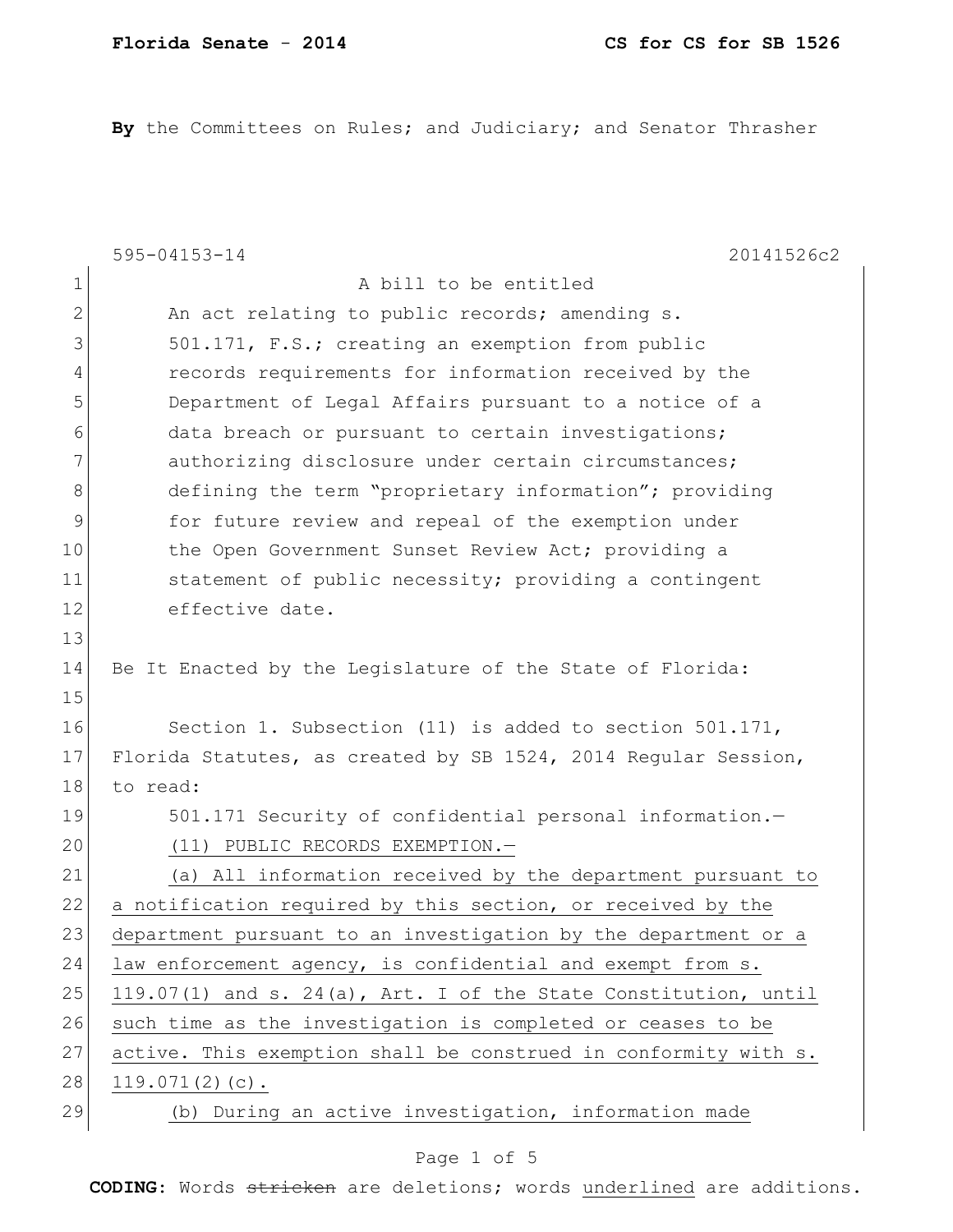|    | 595-04153-14<br>20141526c2                                       |
|----|------------------------------------------------------------------|
| 30 | confidential and exempt pursuant to paragraph (a) may be         |
| 31 | disclosed by the department:                                     |
| 32 | 1. In the furtherance of its official duties and                 |
| 33 | responsibilities;                                                |
| 34 | 2. For print, publication, or broadcast if the department        |
| 35 | determines that such release would assist in notifying the       |
| 36 | public or locating or identifying a person that the department   |
| 37 | believes to be a victim of a data breach or improper disposal of |
| 38 | customer records, except that information made confidential and  |
| 39 | exempt by paragraph (c) may not be released pursuant to this     |
| 40 | subparagraph; or                                                 |
| 41 | 3. To another governmental entity in the furtherance of its      |
| 42 | official duties and responsibilities.                            |
| 43 | (c) Upon completion of an investigation or once an               |
| 44 | investigation ceases to be active, the following information     |
| 45 | received by the department shall remain confidential and exempt  |
| 46 | from s. $119.07(1)$ and s. $24(a)$ , Art. I of the State         |
| 47 | Constitution:                                                    |
| 48 | 1. All information to which another public records               |
| 49 | exemption applies.                                               |
| 50 | 2. Personal information.                                         |
| 51 | 3. A computer forensic report.                                   |
| 52 | 4. Information that would otherwise reveal weaknesses in a       |
| 53 | covered entity's data security.                                  |
| 54 | 5. Information that would disclose a covered entity's            |
| 55 | proprietary information.                                         |
| 56 | (d) For purposes of this subsection, the term "proprietary       |
| 57 | information" means information that:                             |
| 58 | 1. Is owned or controlled by the covered entity.                 |

# Page 2 of 5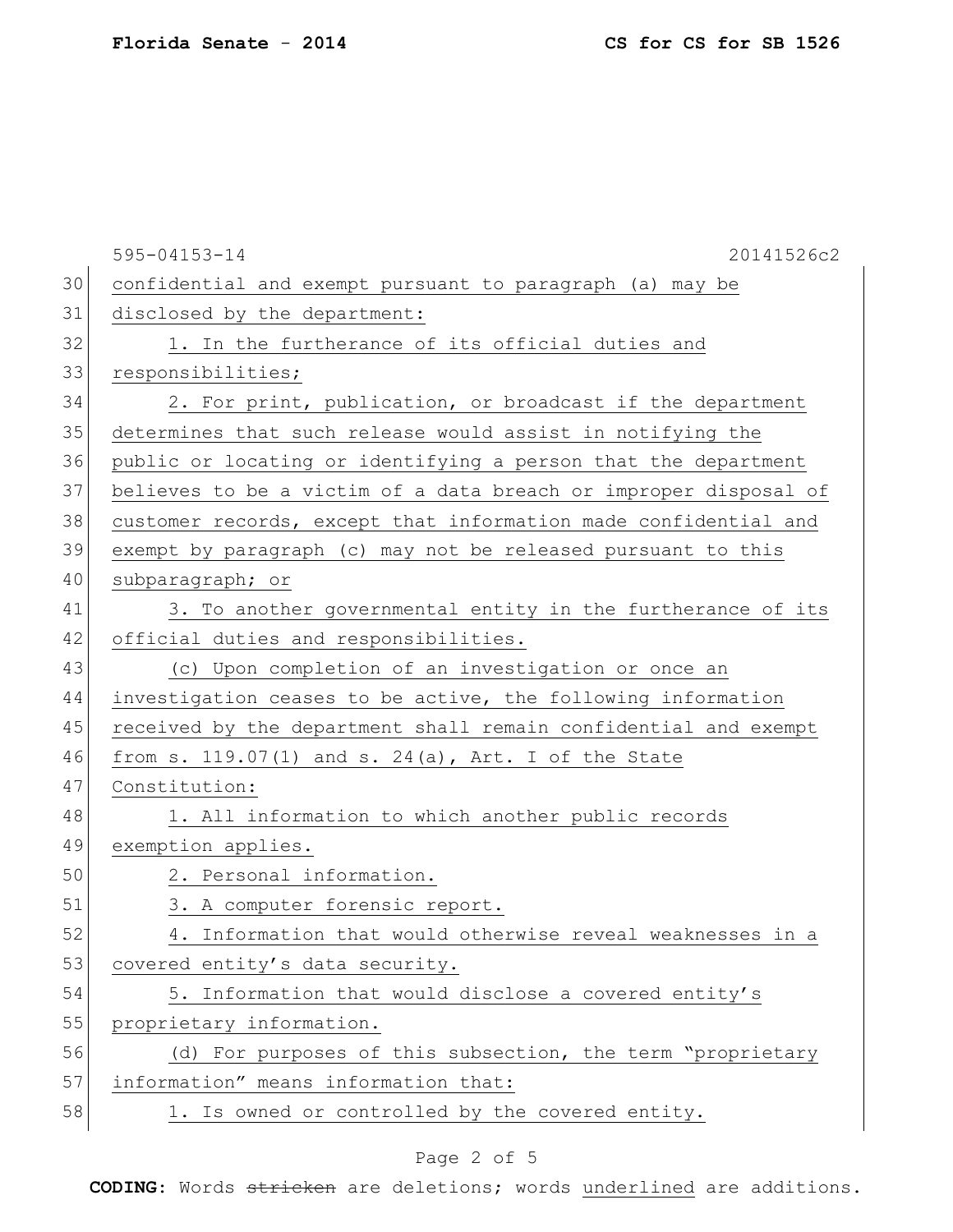|    | $595 - 04153 - 14$<br>20141526c2                                 |
|----|------------------------------------------------------------------|
| 59 | 2. Is intended to be private and is treated by the covered       |
| 60 | entity as private because disclosure would harm the covered      |
| 61 | entity or its business operations.                               |
| 62 | 3. Has not been disclosed except as required by law or a         |
| 63 | private agreement that provides that the information will not be |
| 64 | released to the public.                                          |
| 65 | 4. Is not publicly available or otherwise readily                |
| 66 | ascertainable through proper means from another source in the    |
| 67 | same configuration as received by the department.                |
| 68 | 5. Includes:                                                     |
| 69 | a. Trade secrets as defined in s. 688.002.                       |
| 70 | b. Competitive interests, the disclosure of which would          |
| 71 | impair the competitive business of the covered entity who is the |
| 72 | subject of the information.                                      |
| 73 | (e) This subsection is subject to the Open Government            |
| 74 | Sunset Review Act in accordance with s. 119.15 and shall stand   |
| 75 | repealed on October 2, 2019, unless reviewed and saved from      |
| 76 | repeal through reenactment by the Legislature.                   |
| 77 | Section 2. The Legislature finds that it is a public             |
| 78 | necessity that all information received by the Department of     |
| 79 | Legal Affairs pursuant to a notification of a violation of s.    |
| 80 | 501.171, Florida Statutes, or received by the department         |
| 81 | pursuant to an investigation by the department or a law          |
| 82 | enforcement agency, be made confidential and exempt from s.      |
| 83 | 119.07(1), Florida Statutes, and s. 24(a), Article I of the      |
| 84 | State Constitution for the following reasons:                    |
| 85 | (1) A notification of a violation of s. 501.171, Florida         |
| 86 | Statutes, is likely to result in an investigation of such        |
| 87 | violation because a data breach is likely the result of criminal |

# Page 3 of 5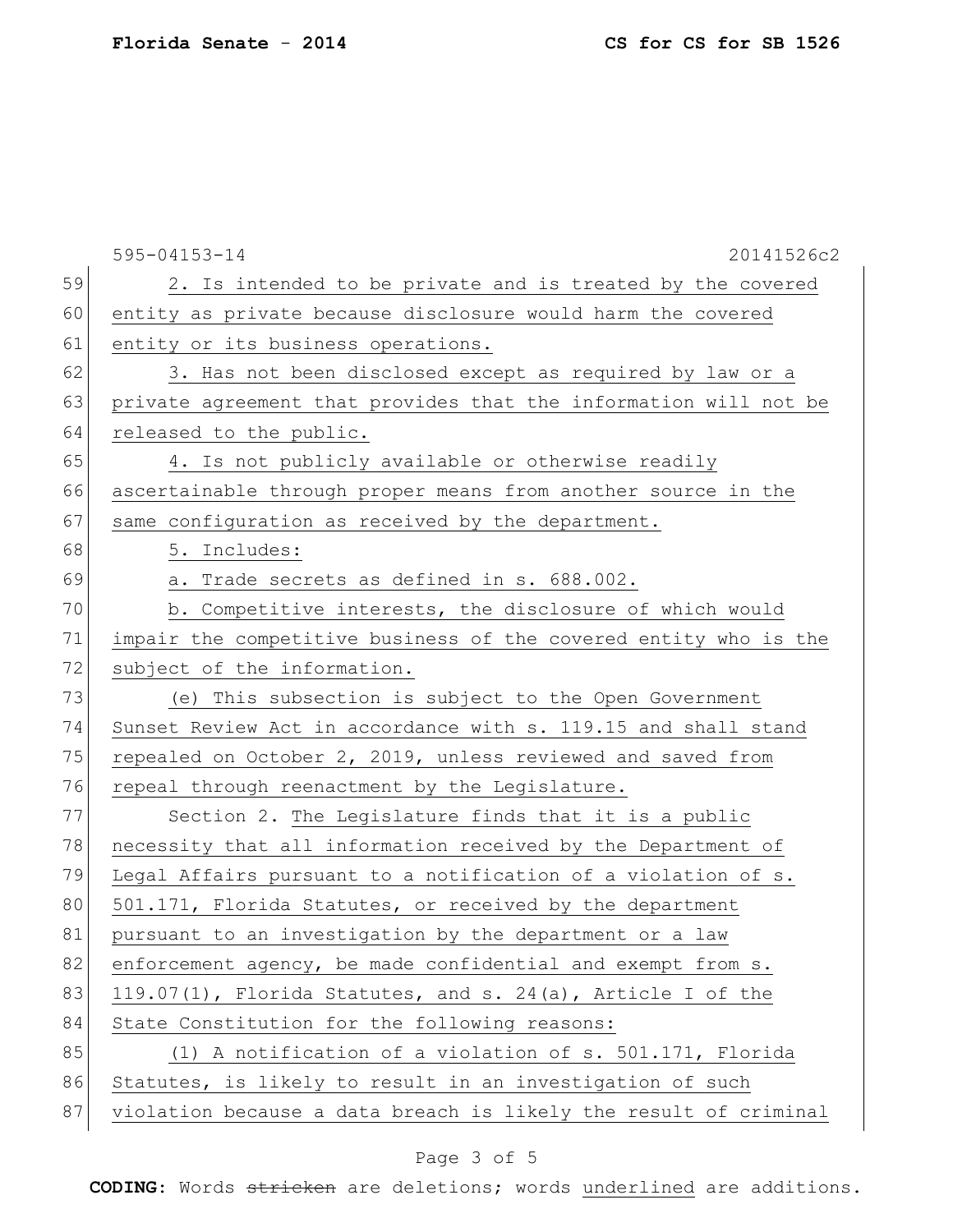| 595-04153-14<br>20141526c2                                       |
|------------------------------------------------------------------|
| activity that may lead to further criminal activity. The         |
| premature release of such information could frustrate or thwart  |
| the investigation and impair the ability of the Department of    |
| Legal Affairs to effectively and efficiently administer s.       |
| 501.171, Florida Statutes. In addition, release of such          |
| information before completion of an active investigation could   |
| jeopardize the ongoing investigation.                            |
| (2) The Legislature finds that it is a public necessity to       |
| continue to protect from public disclosure all information to    |
| which another public record exemption applies once an            |
| investigation is completed or ceases to be active. Release of    |
| such information by the Department of Legal Affairs would undo   |
| the specific statutory exemption protecting that information.    |
| (3) An investigation of a data breach or improper disposal       |
| of customer records is likely to result in the gathering of      |
| sensitive personal information, including social security        |
| numbers, identification numbers, and personal financial and      |
| health information. Such information could be used for the       |
| purpose of identity theft. In addition, release of such          |
| information could subject possible victims of the data breach or |
| improper disposal of customer records to further financial harm. |
| Furthermore, matters of personal health are traditionally        |
| private and confidential concerns between the patient and the    |
| health care provider. The private and confidential nature of     |
| personal health matters pervades both the public and private     |
| health care sectors.                                             |
| (4) Release of a computer forensic report or other               |
| information that would otherwise reveal weaknesses in a covered  |
| entity's data security could compromise the future security of   |
|                                                                  |

# Page 4 of 5